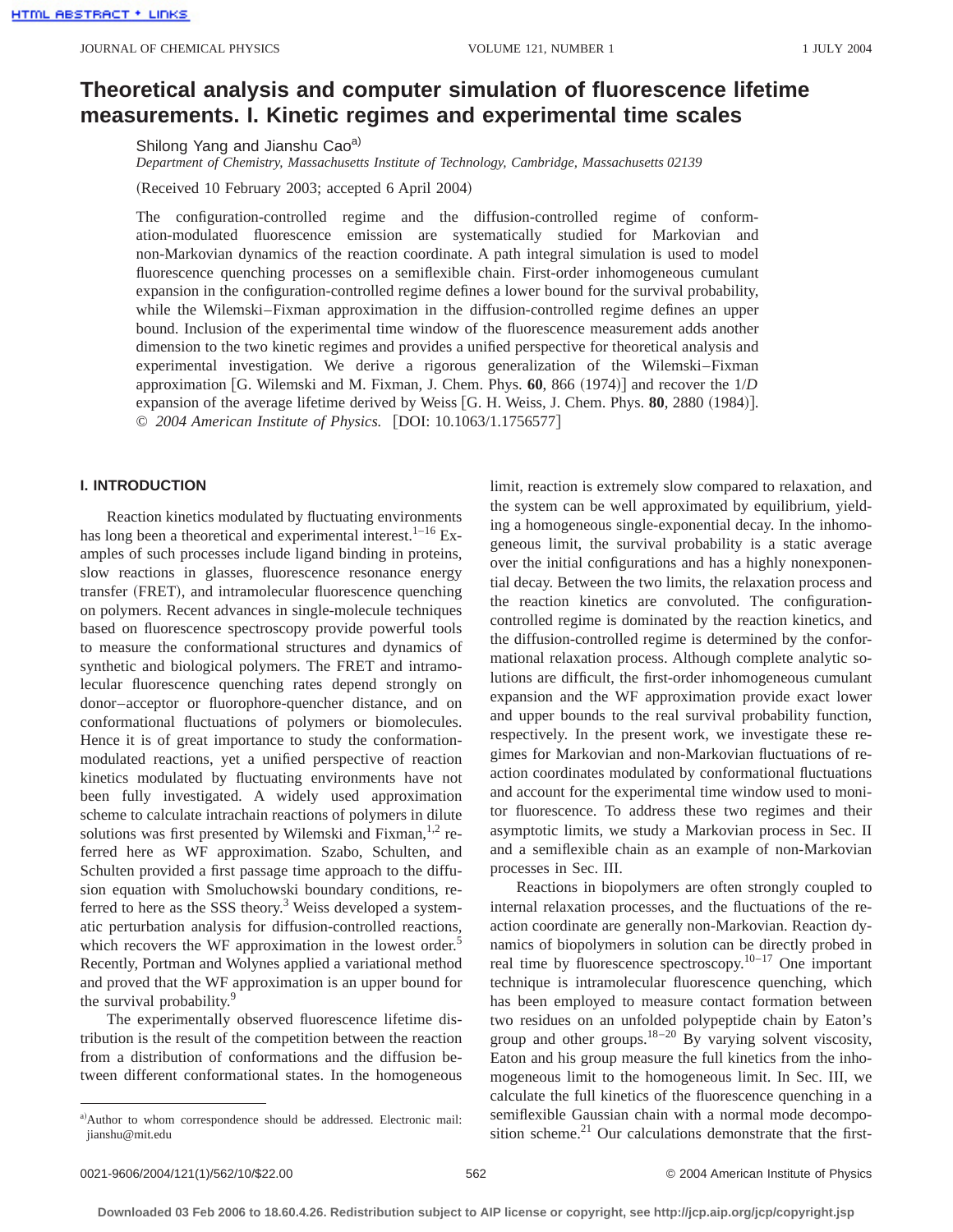order inhomogeneous cumulant expansion and the WF approximation provide lower and upper bounds for the real survival probability, respectively.

In Sec. IV, we discuss the effects of the experimental time scale on fluorescence lifetime measurements and the unified perspective it provides. The experimental time scale here refers to the time window to monitor fluorescence. Within a very short time window, transient configurations stay close to the static configurations, independent of the relaxation rate. Such experiments can be well described within the configuration-controlled regime. For long experimental time, the configuration-controlled picture breaks down even for the slow relaxing regions. The long time kinetics is dominated by the relaxation process and is described by the diffusion-controlled regime. By varying the length of the observation time, we can observe both kinetic regimes.

In Appendix A, we generalize the WF approximation and show that the WF approximation is exact to the first order of 1/*D*. In addition, we obtain the 1/*D* expansion of the average lifetime and recover the perturbation result by Weiss.<sup>3,5</sup> A more detailed discussion of the generalized WF approximation and its applicability criteria are addressed in paper II of this series. $^{22}$  In Appendix B, we discuss the relation between the experimental time scale and the apparent distribution of the measured quantity obtained by single-molecule experiments.

### **II. MARKOVIAN PROCESSES: TWO REGIMES OF LIFETIME DISTRIBUTION**

Chemical reactions influenced by fluctuating environments can be described by the Smoluchowski equation coupled to a reactive sink

$$
\dot{P}(t) = \mathcal{L}P(t) - KP(t). \tag{1}
$$

 $\mathcal L$  characterizes the relaxation of the fluctuating environment, and  $K$  is the first-order reaction rate coefficient. Initially, the system is prepared in thermal equilibrium, i.e.,  $P(0) = P_0$  $= P_{eq}$ . The overall population depletion is monitored over time. Exact solutions to this equation can be obtained for only a few specific forms of the reaction rate. $3-8$  Let us now discuss the calculation of the lifetime distribution function. We take the trace of the Laplace transform  $\hat{P}(z)$  and write the survival probability as

$$
\hat{S}(z) = \left\langle \frac{1}{z - \mathcal{L} + K} \right\rangle. \tag{2}
$$

The brackets  $\langle \cdots \rangle$  represent a spatial average over the equilibrium distribution. From  $\hat{S}(z)$  the Laplace transform of the lifetime distribution is obtained:  $\hat{f}(z) = 1 - z\hat{S}(z) = \langle (K - \mathcal{L}) \rangle$  $\times(z-\mathcal{L}+K)^{-1}$ . The average lifetime, expressed as the first moment of the lifetime distribution function, is  $\langle t \rangle$  $=\int_0^\infty tf(t)dt = \hat{S}(0).$ 

Figure 1 illustrates the configuration-controlled regime, the diffusion-controlled regime, and their corresponding limits. In the static limit, the population is depleted independently at every configuration without relaxation. In the dynamic limit, the population is depleted with a homogeneous



FIG. 1. An illustration of the two kinetic regimes, the configurationcontrolled regime and diffusion-controlled regime, and their corresponding limits.

rate while the fast relaxation maintains the population shape. Between the two limits, the kinetics can be described by the reaction dominated configuration-controlled regime and the relaxation dominated diffusion-controlled regime. Increasing the diffusion coefficient, the overall kinetics traverses from the configuration-controlled regime to the diffusioncontrolled regime. Although these two regimes are not clearly separated, the boundary falls roughly into the region where the reaction and relaxation time scales become comparable.

Let us now study the Markovian fluctuations of the reaction coordinate. The reaction rate is given in quadratic form,  $K(x) = \kappa x^2 + k_0$  with *x* the reaction coordinate. The term  $k_0$ , the nonzero decay rate at  $x=0$ , is necessary to remove the divergence of the static average lifetime. The fluctuation of the reaction coordinate is controlled by a onedimensional diffusive environment,  $\mathcal{L} = D \partial_x [\partial_x + \partial_x (\beta U)].$  $D = \lambda \theta$  is the diffusion coefficient,  $\beta U = x^2/(2\theta)$  is the potential of mean force, and  $\theta$  is the variance of the fluctuations. The relaxation is an Ornstein–Uhlenbeck process with the survival probability given by  $5,7,8,23$ 

$$
S(t) = \sqrt{\frac{4s}{(s+1)^2 - (s-1)^2 \exp[-2\lambda st]}}
$$

$$
\times \exp\left\{-\left[\frac{\lambda}{2}(s-1) + k_0\right]t\right\}.
$$
 (3)

 $s=\sqrt{1+4\kappa\theta/\lambda}$  represents the coupling of the time scales associated with environmental relaxation and reaction kinetics. Next we expand the square root in Eq.  $(3)$  and express the survival probability as a combination of eigenmodes. The average lifetime, i.e., the averaged sum of the eigenmode lifetimes, is

$$
\langle t \rangle = \int_0^\infty S(t)dt = \sqrt{\frac{4s}{(s+1)^2}} \sum_{n=0}^\infty \frac{(2n-1)!!}{2^n n!} \left(\frac{s-1}{s+1}\right)^{2n} \times \frac{1}{\lambda(s-1)/2 + k_0 + 2n\lambda s}.
$$
 (4)

The lowest eigenvalue  $n=0$  yields the long-time exponent. We discuss now the different dynamic scenarios: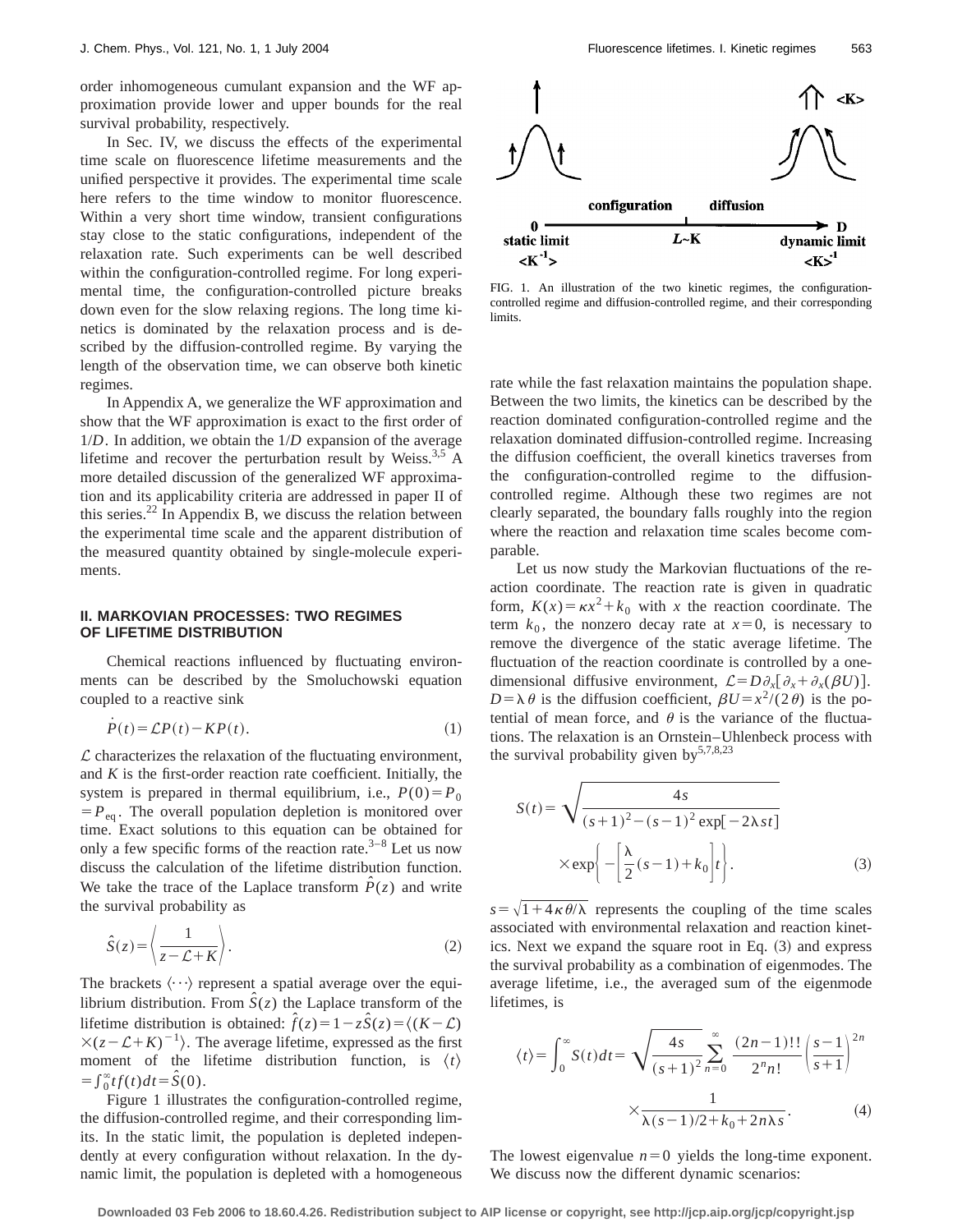#### **A. Static limit: Inhomogeneous average**

The static limit case is displayed in Fig. 1. Sluggish environments such as glasses,  $\mathcal{L} \ll K$ , have slow relaxation rates that depend only on the initial configuration. The survival probability is the inhomogeneous average of the survival probabilities associated with each transient configuration,  $S(t) = \langle \exp[-Kt] \rangle$ . In this limit, the lifetime distribution function is  $f(t) = \langle Ke^{-Kt} \rangle$ , and the calculation of the average lifetime requires the inhomogeneous average of the time scale for each initial configuration,  $\langle t \rangle = \langle K^{-1} \rangle$ . Larger experimental time windows probe the configurations that relax gradually and essentially sample the configuration-controlled regime. The effects of the experimental time window in the dynamic regimes experienced by the chain conformation are elaborated in Sec. IV.

The static limit of the survival probability with a quadratic rate is obtained in the limit of  $\lambda \rightarrow 0$  in Eqs. (3)

$$
S(t) = \frac{1}{\sqrt{1 + 2\kappa \theta t}} \exp[-k_0 t].
$$
 (5)

The averaged lifetime is

$$
\langle t \rangle = \sqrt{\frac{\pi}{2k_0 \kappa \theta}} \left[ 1 - \text{Erf} \left( \sqrt{\frac{k_0}{2 \kappa \theta}} \right) \right] \exp \left[ \frac{k_0}{2 \kappa \theta} \right]. \tag{6}
$$

For  $k_0 \rightarrow 0$ , the survival probability has a power-law decay  $S(t) = 1/\sqrt{1+2\kappa\theta t}$  and a divergent average lifetime.

## **B. Configuration-controlled regime: Inhomogeneous cumulant expansion**

The configuration-controlled regime displayed in Fig. 1 is now addressed. Environmental fluctuations in viscous solvents are greatly reduced, but not negligible. The effects of the survival probability are evaluated with an inhomogeneous first-order cumulant expansion $^{24}$ 

$$
S(t) = \langle \langle e^{-\int_0^t K(\tau)d\tau} \rangle_{\text{inhom}} \rangle
$$
  
\n
$$
\approx \langle \exp \left[ -\int_0^t \langle K(\tau) \rangle_{\text{inhom}} d\tau \right] \rangle.
$$
 (7)

 $\langle \cdots \rangle$ <sub>inhom</sub> stands for the inhomogeneous average over trajectories at a given initial configuration.

In the short time limit, expansion of the configurationcontrolled rate  $\langle K(\tau)\rangle_{\text{inhom}}$  yields  $S(t) \approx \langle \exp[-K(x_0)t]$  $-D\partial_x^2 K(x_0)t^2$  and corresponds to a summation over the inhomogeneous Gaussian line shapes in spectroscopy.<sup>25</sup> The average lifetime, a weighted average over the inhomogeneous reaction times, is  $\langle t \rangle \approx \langle [K(x_0)]^{-1}$  $\times$  exp[ $-D\partial_x^2 K(x_0)/K(x_0)^2$ ]).<sup>21</sup>

The survival probability with a quadratic reaction rate is evaluated by a first-order cumulant expansion

$$
S(t) = \frac{1}{\sqrt{1 + 2\kappa \theta t e^{-2\lambda t}}} \exp\{-[k_0 + \kappa \theta (1 - e^{-2\lambda t})]t\}.
$$
\n(8)

The average lifetime  $\langle t \rangle = \hat{S}(0)$ , is displayed in Fig. 2. The plot shows that the first-order inhomogeneous cumulant ex-



FIG. 2. The average lifetime for the Markovian fluctuations of reaction coordinate studied in Sec. II, where  $\kappa=1$ ,  $k_0=0.1$ , and  $\theta=1$ . The diffusion coefficient  $D$  is equal to  $\lambda$ . The inhomogeneous cumulant expansion in configuration-controlled regime defines a lower bound for the survival probability and agrees well with the exact calculation as the reaction approaches the static limit. The WF approximation in the diffusion-controlled regime defines an upper bound and agrees with the exact calculation and the reaction approaches the dynamic limit.

pansion is the lower bound for the exact calculation and reduces to the static limit in the limit of  $D = \lambda \theta \rightarrow 0$ .

#### **C. Diffusion-controlled reaction regime: Wilemski–Fixman approximation**

Let us now discuss the diffusion-controlled regime. Here, the relaxation time is shorter than the typical the reaction time. Expansion of  $(z - \mathcal{L} + K)^{-1}$  followed by the ensemble average renders the survival probability

$$
\hat{S}(z) = \frac{1}{z} - \frac{1}{z^2} \langle K \rangle + \frac{1}{z^2} \langle K \hat{G}(z) K \rangle
$$

$$
-\frac{1}{z^2} \langle K G(z) K \hat{G}(z) K \rangle + \cdots. \tag{9}
$$

 $\langle \cdots \rangle$  represents the ensemble average and  $\hat{G}(z) = 1/(z-\mathcal{L})$  is the Laplace transform of the Green's function  $G(t)$  for the environmental relaxation. We now derive a closure for  $\hat{S}(z)$ . First let us separate out the asymptotic limit of  $\hat{G}(z)$  as  $G(z) = \hat{G}'(z) + P_{eq}/z$  with  $P_{eq}/z = \lim_{z \to 0} \hat{G}(z)$ . The survival probability is approximated as

$$
\hat{S}(z) = \frac{1}{z} - \frac{1}{z^2} \langle K \rangle + \frac{1}{z^2} \left( \frac{\langle K \rangle^2}{z} + \langle K \hat{G}^{\'} K \rangle \right)
$$
  
\n
$$
- \frac{1}{z^2} \left( \frac{\langle K \rangle^3}{z^2} + 2 \langle K \hat{G}^{\'} K \rangle \frac{\langle K \rangle}{z} + \langle K \hat{G}^{\'} K \hat{G}^{\'} K \rangle \right) + \cdots
$$
  
\n
$$
\approx \frac{1}{z} - \frac{k}{z^2} + \frac{k}{z^2} \left( \frac{k}{z} + k \hat{\chi} \right) - \frac{k}{z^2} \left( \frac{k}{z} + k \hat{\chi} \right)^2 + \cdots
$$
  
\n
$$
= \frac{1 + k \hat{\chi}(z)}{z[1 + k \hat{\chi}(z)] + k}.
$$
 (10)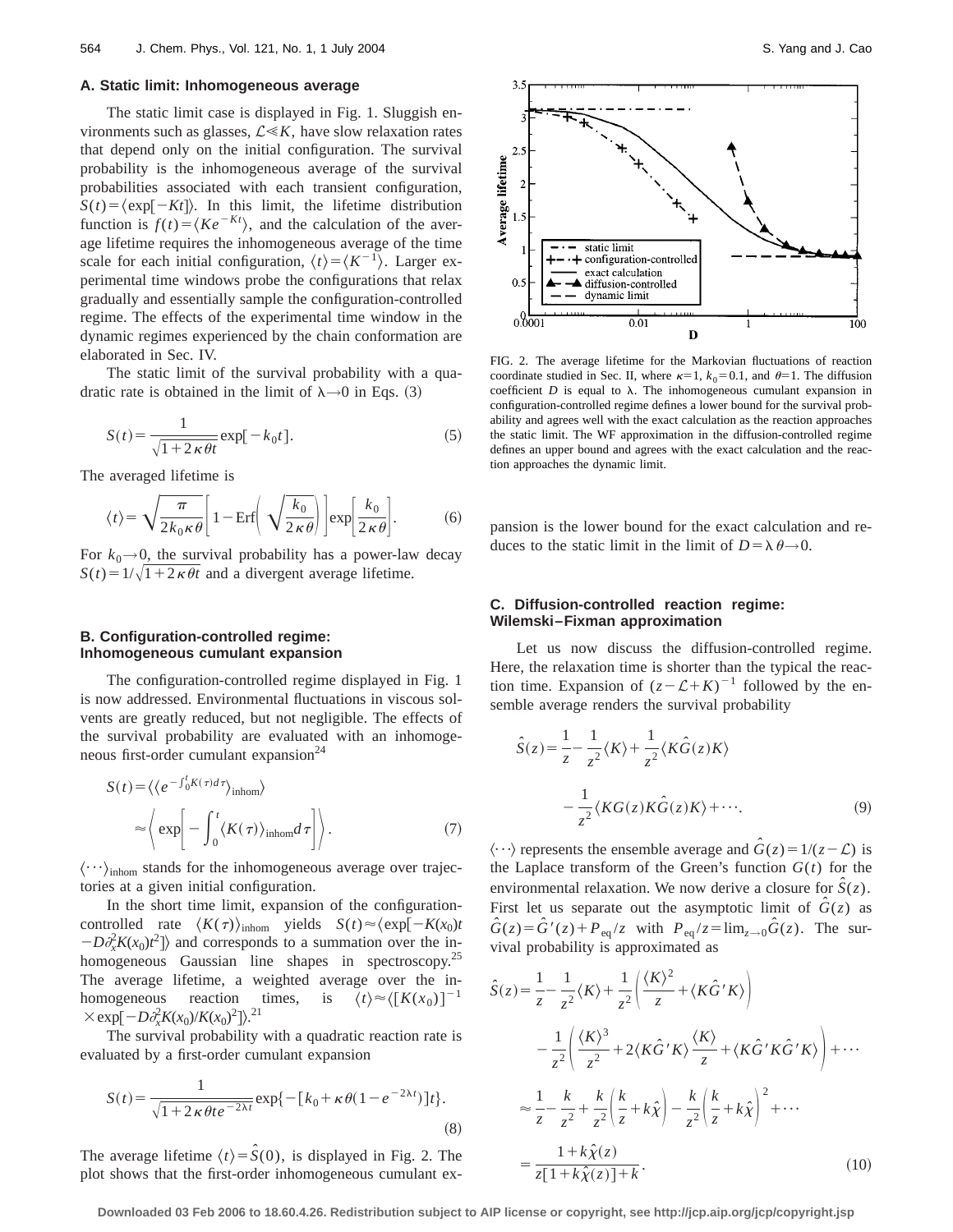$k = \langle K \rangle$  is the homogeneous average of the reaction rate and  $\chi(t) = \langle KG'(t)K \rangle/k^2 = \langle KG(t)K \rangle/k^2 - 1$ .  $\chi(t)$ , the memory function measures the relaxational effect of the reactive system. The Laplace transform of the lifetime distribution function is obtained from Eq.  $(10)$ 

$$
\hat{f}(z) = \frac{k}{z(1 + \hat{\chi}(z)k) + k} \tag{11}
$$

with the average lifetime

$$
\langle t \rangle = \hat{S}(z=0) = \frac{1 + \hat{\chi}(0)k}{k}.
$$
 (12)

These results have been derived by Wilemski and Fixman using a different approach.<sup>1,2</sup> Let us now make several observations.

 $(1)$   $\langle KG^{\prime}KG^{\prime}KG^{\prime}K\rangle \approx k^3\hat{\chi}^2(z)$  applies at small reaction rates and fast relaxation times, i.e.,  $\hat{\chi}(0)k \ll 1$ . This is consistent with the stochastic rate model discussed in Ref. 23. The survival probability was derived there from a second cumulant expansion of the stochastic rate

$$
S(t) = \langle e^{-\int K(t)dt} \rangle
$$
  
=  $\exp\left[ -\langle K \rangle t + \frac{1}{2} \int \langle \delta K(t_1) \delta K(t_2) \rangle dt_1 dt_2 + \cdots \right]$   
 $\approx \exp[-kt + k^2 \hat{\chi}(0)t].$  (13)

The average lifetime,  $\langle t \rangle \approx k[1 - k\hat{\chi}(0)]^{-1} \approx 1/k + \hat{\chi}(0)$ , recovers Eq.  $(12)$ .

(2) In the homogeneous limit,  $\chi(z) \rightarrow 0$ ,  $\hat{S}(z)$  from the WF theory is  $\hat{S}(z) = 1/(z + k)$ . Hence the survival probability decays exponentially and corresponds to a homogeneous Lorentzian line shape observed in optical spectroscopy. In the inhomogeneous limit, we have shown earlier in Sec. IIB that the survival probability is given by  $S(t)$  $= \langle \exp[-K(x_0)t - D\partial_x^2 K(x_0)t^2] \rangle$ . This dependence corresponds to an inhomogeneous Gaussian line shape.<sup>25</sup>

 $(3)$  Evident from Eq.  $(10)$ , the key approximation to the WF expression is  $\langle KG'KG'K\rangle \approx k^3 \hat{\chi}^2(z)$ .<sup>1,2</sup> For localized reactions,  $K = k(\mathbf{r}_0) \delta(\mathbf{r} - \mathbf{r}_0)$ , the WF approximation and Eq.  $(10)$  are exact. This situation has been studied in the context of solvent-controlled electron transfer, where the nonadiabatic electron transfer occurs at the transition state. The diffusion-controlled electron transfer rate was first studied by Zusman and recently reexamined by Cao and Jung. $26-29$ 

~4! For moderate values of the diffusion coefficient, the long-time decay is still dominated by the fundamental relaxation mode and has a single-exponential decay. For finite *D*, the depletion rate at long time is generally different from the homogeneous average rate *k*, and is different from the WF approximation. A detailed discussion of the long-time decay rate is given in Sec. IV.

 $(5)$  The WF approximation in the diffusion-controlled regime provides an upper bound for the survival probability (see Ref. 9 by Portman and Wolynes). Quantitatively, the WF approximation is exact to the first order in 1/*D* for both Markovian and non-Markovian processes. A mathematical proof is given in Appendix A for an arbitrary reaction rate using the generalized WF approximation. The 1/*D* expansion of the average lifetime obtained is in agreement with Weiss's work.<sup>3,5</sup> A more detailed discussion of the WF approximation and its validity regime are presented in paper II of this series.<sup>22</sup>

The WF approximation for the quadratic reaction-rate process considered in Eq.  $(3)$  yields

$$
\langle t \rangle = \frac{1}{k} + \hat{\chi}(0) \approx \frac{1}{k} + \frac{1}{\lambda} \frac{\kappa^2 \theta^2}{k^2}.
$$
 (14)

The homogeneous average rate is  $k = \kappa \theta + k_0$ . As shown in Fig. 2, the WF approximation approaches the exact average lifetime for large  $\lambda$ . Direct expansion of the exact average lifetime in Eq.  $(4)$  for large  $\lambda$  yields

$$
\langle t \rangle = \frac{1}{k} + \frac{1}{\lambda} \frac{\kappa^2 \theta^2}{k^2} - \frac{1}{\lambda^2} \frac{\kappa^2 \theta^2}{2k^3} (3 \kappa^2 \theta^2 + 6 \kappa \theta k_0 + k_0^2)
$$

$$
+ O\left(\frac{1}{\lambda^3}\right). \tag{15}
$$

Equation  $(14)$  reduces to the WF approximation of the average lifetime up to the first order in  $1/\lambda$ . The negative sign in front of the  $1/\lambda^2$  term supports the fact that the WF approximation always gives the upper bound to the survival probability. This is confirmed for a non-Markovian fluctuation of the reaction coordinate by a numerical calculation in Sec. III.

#### **D. Dynamical limit: Homogeneous average**

Let us now discuss the case where the relaxation time is much shorter than the reaction time. This kinetic scenario corresponds to a phenomenological Poisson process with a homogeneous reaction rate  $k=\langle K \rangle$ . In this limit, the average lifetime is  $1/k$ , and the survival probability reduces to  $exp$  $(-kt)$ . The average lifetime approaches the dynamic limit from above as *D* increases, and the homogeneous average is a lower bound for the system. This limit illustrated in Fig. 2 is obtained naturally from the diffusion-controlled reaction regime discussed in the previous subsection. In the limit  $\lambda \rightarrow \infty$  for the Markovian process considered in Eq. (3), the survival probability reduces to  $S(t) = \exp(-kt)$ , yielding the homogeneous decay.

## **III. NONMARKOVIAN PROCESSES: INTRAMOLECULAR FLUORESCENCE QUENCHING ON A SEMIFLEXIBLE GAUSSIAN CHAIN**

Formation of a specific contact between two residues on a polypeptide chain is a fundamental process in protein folding. Fluorescence quenching has recently been employed to study the intramolecular contact in polymer chains by measuring the average lifetime of fluorescence.<sup>18-20</sup> In the diffusion-controlled regime, the internal relaxation of the polymer chain is controlled by solvent viscosity, and it provides an effective way to decouple the relaxation process from the quenching process.

Without explicit considerations of the excluded volume effect and geometrical constraints, ideal polymers are flexible at all length scales and are described by Gaussian statistics. However, most single molecule experiments on bio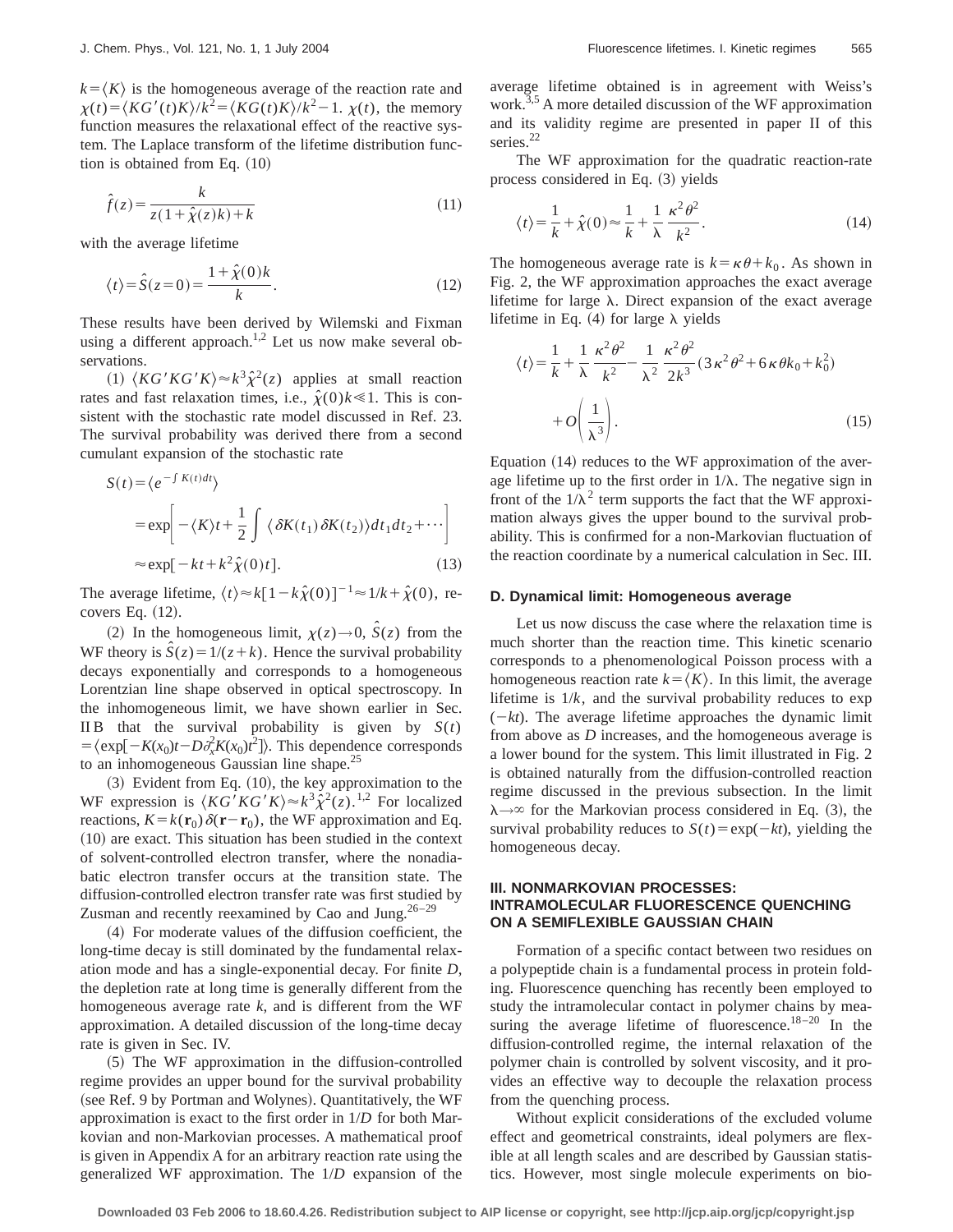molecules are performed at length scales where the polymer exhibits some rigidity, and semiflexibility is key to understand the measurements of single polymer dynamics. In Ref. 21, we extended the Gaussian chain model to include the chain stiffness and studied the Brownian dynamics of the semiflexible chain with a normal mode decomposition of the Langevin equation. The equilibrium properties of semiflexible chains were studied by Kratky and Porod, Harris and Hearst, Freed, Fixman and Kovac, Ha and Thirumalai, and many others.<sup>30–35</sup> The non-Markovian features of the internal relaxation make it hard to solve the full kinetic equation analytically. Here we decompose non-Markovian fluctuations of the reaction coordinate into a sum of Markovian processes and investigate the coupled reaction and relaxation using path integral methods.

Eaton and co-workers measured the quenching rate for tryptophan-cysteine pairs using  $K(R) = q_0 \exp[-\gamma(R - a_0)]$ with  $\gamma = a_0^{-1}$ . The term  $a_0$  is the contact radius,  $q_0$  is the quenching rate at contact, and *R* is the reaction coordinate described by the fluorophore-quencher distance. *K*(*R*) falls off exponentially as a function of the reaction coordinate. For a tryptophan-cysteine pair,  $q_0 = 4.2 \text{ ns}^{-1}$  and  $a_0$  $=0.4$  nm.<sup>19,36</sup> For a Gaussian chain, with two amino acids, tryptophan and cysteine attached at the end points, the equilibrium distribution of the end-to-end distance is

$$
P_{\text{eq}}(R) = \left[\frac{2\,\pi \langle R^2 \rangle}{3}\right]^{-3/2} 4\,\pi R^2 \exp\bigg[-\frac{3R^2}{2\langle R^2 \rangle}\bigg],\tag{16}
$$

with  $\langle R^2 \rangle$  the mean square fluorophore-quencher distance. The normal mode representation of the end-to-end distance vector is

$$
\mathbf{R} = \sum_{p=1}^{N-1} c_p \mathbf{x}_p \tag{17}
$$

with  $c_p = -[(-1)^p - 1]/2 \cos(p\pi/2N)$ . The normal mode representation of the internal relaxation Smoluchowski operator  $\mathcal{L}$  is

$$
\mathcal{L} = \sum_{p=1}^{N-1} \frac{1}{\zeta_p} \frac{\partial}{\partial \mathbf{x}_p} \left( k_B T \frac{\partial}{\partial \mathbf{x}_p} + \lambda_p \mathbf{x}_p \right).
$$
 (18)

 $\mathcal L$  determines the Green's function and equilibrium distribution of each normal coordinate. A detailed derivation is given in Ref. 21. The equilibrium distribution and the Green's function of the normal coordinates are

$$
P_{\text{eq}}(\mathbf{x}_p) = \prod_{p=1}^{N-1} \left( \frac{2 \pi k_B T}{\lambda_p} \right)^{-3/2} \exp \left( -\frac{\sum_{p=1}^{N-1} \lambda_p \mathbf{x}_p^2}{2k_B T} \right) \tag{19}
$$

and

$$
G(\mathbf{x}_p, t | \mathbf{x}_p, t')
$$
  
=  $\prod_{p=1}^{N-1} \left[ \frac{2 \pi k_B T}{\lambda_p} (1 - e^{-2\lambda_p/\zeta_p(t - t')}) \right]^{-3/2}$   

$$
\times \exp \left\{ -\frac{\sum_{p=1}^{N-1} \lambda_p [\mathbf{x}_p - \mathbf{x}_p(0) e^{-\lambda_p/\zeta_p(t - t')}]^2}{2k_B T [1 - e^{-2\lambda_p/\zeta_p(t - t')}]} \right\},
$$
(20)



FIG. 3. Path integral simulations of the survival probability  $S(t)$  for the intramolecular fluorescence quenching experiments;  $a_0^2/6D_0$  is the time unit. The persistence length  $L_p=2$ , chain length  $N=10$ , and the quenching rate at contact is estimated from the experiments of Eaton *et al.* in Ref. 19 to be  $q<sub>0</sub>=5.6$ . All the survival probability functions for various solvent viscosities reduce to homogeneous single-exponential decay for large observation time.

respectively. So all the normal coordinates are Markovian with different relaxation times. On the other hand, the reaction coordinate is a combination of these normal coordinates and is generally non-Markovian. In this work, we carry out path integral simulations of the fluorescence quenching process on a semiflexible chain.<sup>27,37,38</sup> The total time is discretized into slices  $M\Delta = t$ . In our simulation, initial configurations of the normal coordinates are generated according to the equilibrium distribution in Eq.  $(19)$  and propagated within each time slice according to the Green's function in Eq.  $(20)$ . For each time step, we determine the end-to-end distance vector with Eq.  $(17)$  and the quenching rate accordingly. Formally, the survival probability is

$$
S(t) = \lim_{M \to \infty} \int d\mathbf{X}_{M-1} \cdots \int d\mathbf{X}_0 e^{-K(\mathbf{X}_{M-1})\Delta}
$$

$$
\times G(\mathbf{X}_{M-1}, (M-1)\Delta; \mathbf{X}_{M-2}, (M-2)\Delta)
$$

$$
\cdots e^{-K(\mathbf{X}_1)\Delta} G(\mathbf{X}_1, \Delta; \mathbf{X}_0, 0) P_{eq}(\mathbf{X}_0)
$$
(21)

with **X** a short notation of the normal coordinates  $\{x_n\}$ .

In experiments, the survival probability  $S(t)$  or quantum yield is monitored over a wide range of experimental time scales, and the average lifetime is obtained by integration of *S*(*t*) up to the experimental time

$$
\langle t \rangle = \int_0^{t_{\text{exp}}} S(t) dt.
$$
 (22)

Equation (22) reduces to  $\hat{S}(z=0)$  as  $t_{exp}$  approaches infinity. The configuration-controlled regime and the diffusioncontrolled regime are explained in detail. We calculate survival probabilities and their corresponding average lifetimes for various solvent viscosities. The survival probability functions are shown in the master plot of Fig. 3, and the average lifetime for the full range from the static limit to the dynamic limit is plotted in Fig. 4. In both plots, a specific solvent at a viscosity of 10 cp and 293 K is taken as a reference state,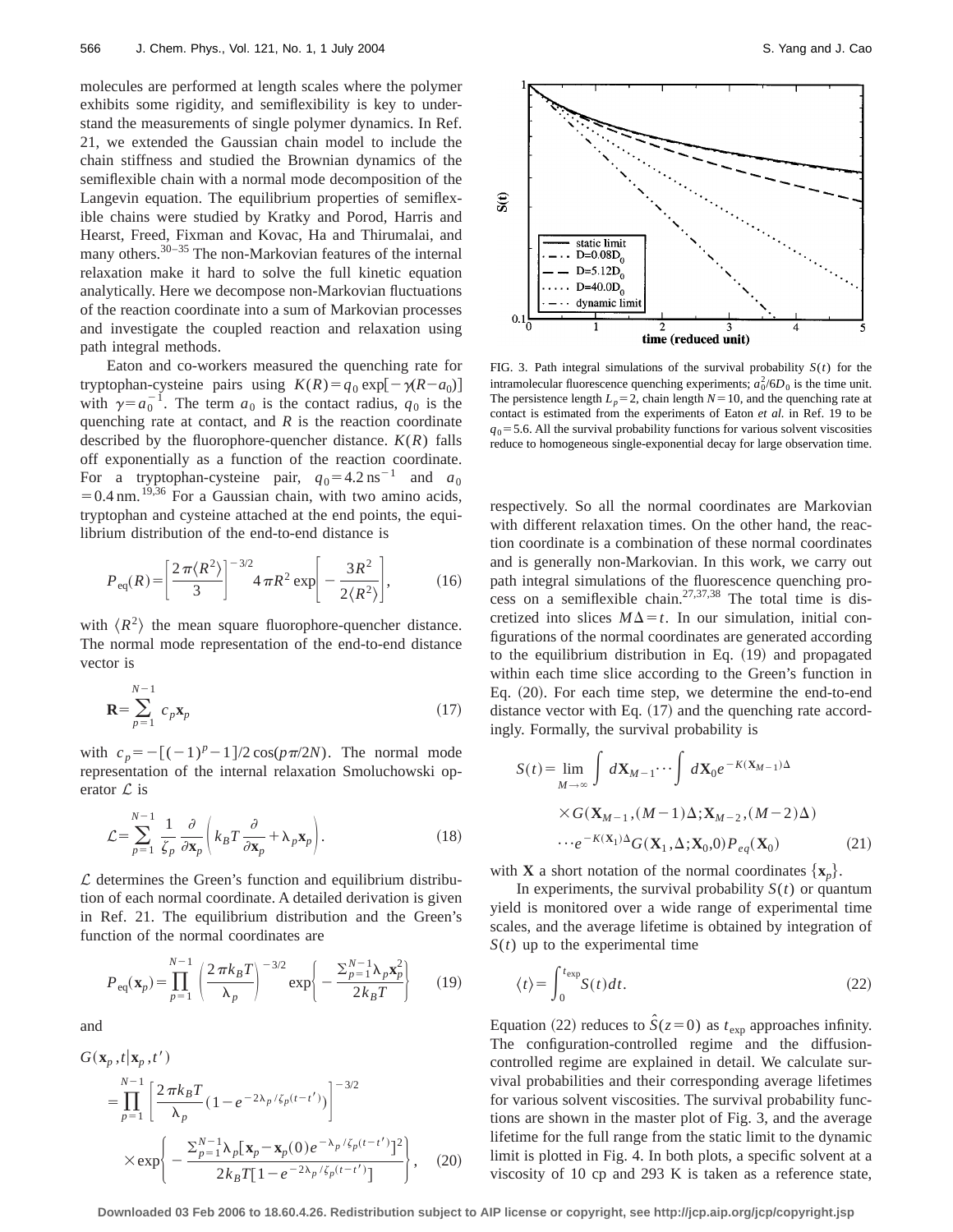

FIG. 4. The average lifetime  $\langle t \rangle$  calculated by path integral simulations for a fixed experimental time  $t_{exp}$ =40 in the reduced time unit. Other parameters are the same as in Fig. 3. The WF approximation holds for fast intrachain relaxation while the inhomogeneous cumulant expansion holds for slow intra-chain relaxation. The long-time kinetics is always described by the WF approximation for the diffusion-controlled regime.

 $a_0 = 0.4$  nm is the natural length unit, and  $a_0^2 / 6D_0 \approx 25$  ns is the corresponding time unit. In the reference state, the quenching rate at the contact is  $q_0$ =5.6. These numbers are used to match experimental values from Eaton's studies.<sup>19</sup>

The average lifetime from Eq.  $(22)$  is evaluated in a time window of  $t_{exp}$ =40 and plotted in Fig. 4. That the average lifetime falls below the static limit is a clear indication of the reaction slowdown in the absence of sufficient relaxation. This feature is more evident in Fig. 3: The survival probability in the static limit is the upper bound for the survival probability with nonzero diffusion coefficients, and inhomogeneous effects are significant for short observation times. In the long-time limit, the kinetics is dominated by homogeneous decay.

In the configuration-controlled regime, an inhomogeneous cumulant expansion of Eq.  $(7)$  yields

$$
\langle K(\tau) \rangle_{\text{inhom}} = \frac{q_0}{2} \exp \left[ \left( \frac{\alpha}{2} - 1 \right) \gamma R_0 \phi(t) + \gamma a_0 \right]
$$

$$
\cdot \left\{ 1 + e^{2\gamma R_0 \phi(t)} + \alpha (e^{2\gamma R_0 \phi(t)} - 1) + |1 - \alpha| \mathrm{Erf} \left( \frac{\left( 1 - \alpha \right) \sqrt{\gamma R_0 \phi(t)}}{\sqrt{2\alpha}} \right) \right\}
$$

$$
- e^{2\gamma R_0 \phi(t)} |1 + \alpha|
$$

$$
\times \mathrm{Erf} \left( \left| \frac{\left( 1 + \alpha \right) \sqrt{\gamma R_0 \phi(t)}}{\sqrt{2\alpha}} \right| \right)
$$

$$
\text{with } \alpha = \frac{\gamma \langle R^2 \rangle (1 - \phi^2(t))}{3R_0 \phi(t)}.
$$
(23)

 $\phi(t) = \langle \mathbf{R}(t) \mathbf{R}(0) \rangle / \langle \mathbf{R}^2 \rangle$  is the distance–distance correlation function given in Ref. 21. Figure 5 compares inhomogeneous cumulant expansion of the survival probability and the path integral calculation. The configuration-controlled reaction



FIG. 5. Comparison of the survival probability functions calculated by path integral simulation and first-order inhomogeneous cumulant expansion. As the intra-chain relaxation becomes slow, and  $t \rightarrow 0$ , the inhomogeneous cumulant expansion better approximates the real survival probability. As the observation time increases, the overall kinetics is dominated by the homogeneous decay.

provides a better approximation at lower solvent diffusion coefficients. The exact survival probability is bounded from below by inhomogeneous averaging. At larger observation time, the exact survival probability yields a homogeneous decay, consistent with our observations in Fig. 3. A more detailed discussion of the experimental time scale will be addressed in Sec. IV.

In the diffusion-controlled regime, the memory function  $x(t)$  is obtained directly from path integral simulations and the average lifetime is evaluated with Eq.  $(12)$ . Figure 4 shows that the WF approximation,  $\langle t \rangle = 1/k + \hat{\chi}(0)$ , is an upper bound for the average lifetime. The exact result is approached from above as the relaxation rate increases. For fast diffusion,  $\langle t \rangle = 1/k + \hat{\chi}(0)$  converges to the dynamic limit with the order of 1/*D*. The scaling of the average lifetime is demonstrated in the inset of Fig. 6. The log–log plot of  $\hat{\chi}(0)$ precisely follows the 1/*D* scaling. In Fig. 6, we use the memory function  $\chi(t)$  from the simulation to calculate the survival probability with the WF approximation. The numerical implementation is as follows. First, we rewrite Eq.  $(10)$  as

$$
\hat{S}(z) = \frac{1}{z+k} + k \left| \frac{1}{z+k} \hat{\chi}(z) - \hat{S}(z) \hat{\chi}(z) \right|
$$

$$
+ k^2 \frac{1}{z+k} \hat{\chi}(z) \hat{S}(z).
$$
(24)

Then, we invoke the inverse Laplace transform and obtain the iteration scheme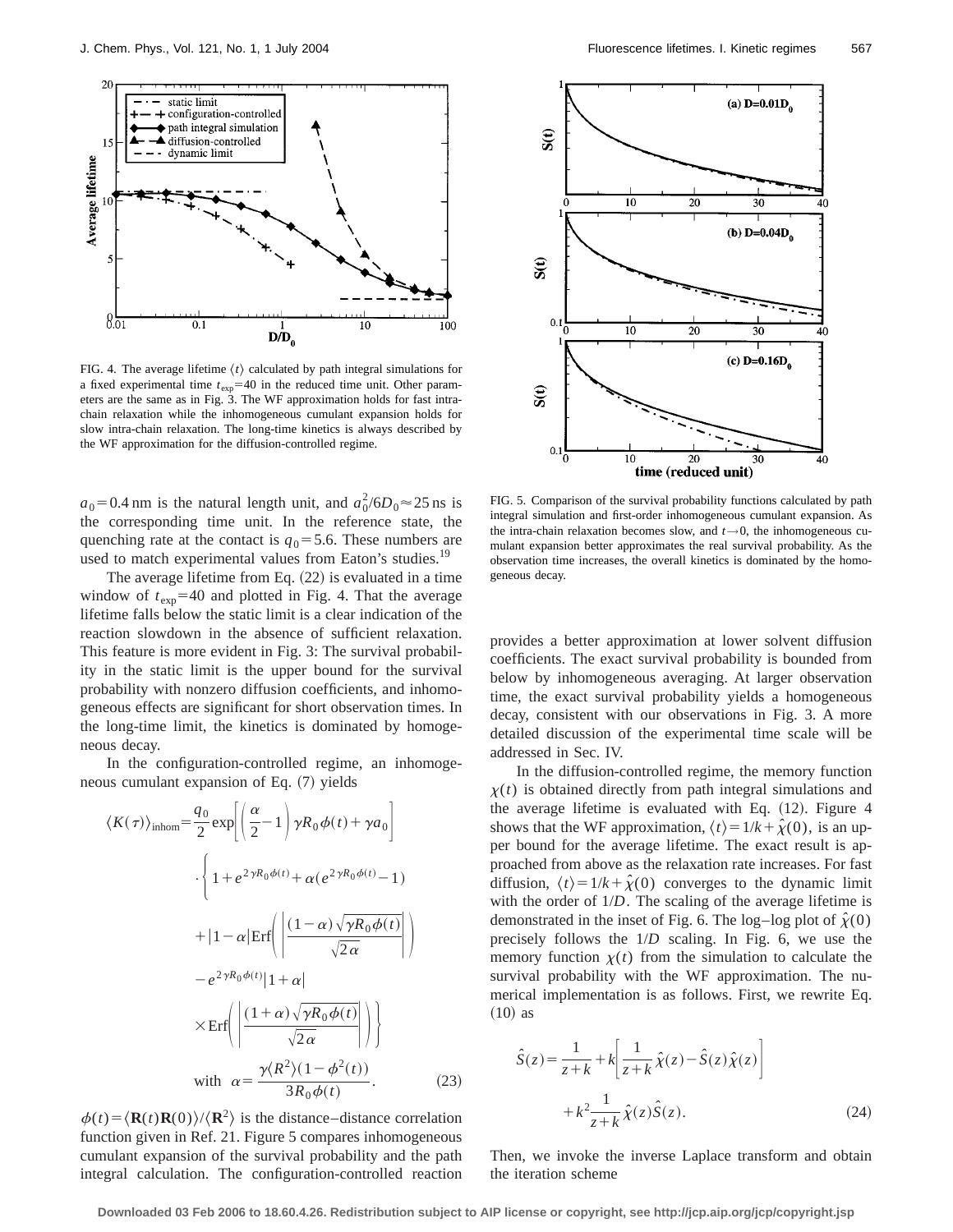

FIG. 6. (a) The survival probability functions calculated and compared for path integral simulation and WF expansion. In the long time, the WF approximation always predicts a single-exponential decay, yet with a smaller decay rate than the actual survival probability obtained from the path integral simulation. The difference in rate decreases with the diffusion coefficient. (b) A log–log plot of the contact formation time  $\hat{\chi}(0) = \int_0^\infty \chi(t) dt$  vs the diffusion coefficient.  $\hat{\chi}(0)$  scales as  $1/D$  in the diffusion-controlled regime.

$$
S(t) = e^{-kt} + k \int_0^t dt_1 \int_0^{t_1} dt_2 [e^{-k(t_1 - t_2)} \chi(t_2)
$$
  

$$
- S(t_1 - t_2) \chi(t_2)] + k^2 \int_0^t dt_1 \int_0^{t_1} dt_2 \int_0^{t_2} dt_3
$$
  

$$
\times [e^{-k(t_1 - t_2)} \chi(t_2 - t_3) S(t_3)].
$$
 (25)

Figure 6 shows that the survival probability calculated using the WF approximation approaches the exact results at larger diffusion coefficients.

#### **IV. EXPERIMENTAL TIME SCALE: A UNIFIED PERSPECTIVE**

In the previous two sections, we explored the relation between the relaxation and the reaction time scales. In reality, finite experimental time windows play an important role in the kinetic interpretations. For example, in fluorescence quenching experiments we monitor the time range of population decay to obtain the average lifetime. In FRET experiments, an appropriate observation window is used to monitor the quantum yield and determine the donor–acceptor distance.<sup>13,14</sup>



FIG. 7. An illustrative sketch of the experimental time scale effects. The boundaries drawn in the plot are only for the purpose of explanation.

The mechanism of population depletion from its dependence on  $D$  and  $t_{exp}$  is illustrated in Fig. 7. At small time windows, only transient configurations can be probed no matter how fast the relaxation is and the static limit is retrieved. At larger experimental times, transient configurations are no longer frozen, yet the relaxation perturbs slightly the transient configuration and the kinetics is typically in the configuration-controlled regime. The inhomogeneous cumulant expansion gives here the correction to the inhomogeneous limit. As illustrated in Fig. 7, the effective range of the configuration-controlled regime depends inversely on the relaxation rate. In the slow relaxation region, static configurations dominate the kinetics for a wide range of time. In the fast relaxation region, the static configurations relax quickly into other configurations. This behavior is clearly demonstrated in our numerical calculation for fluorescence quenching processes. The survival probabilities from the inhomogeneous cumulant expansion agree well with the exact results for small *D* and at short times, but the expansion fails to describe the long-time decay. That is seen clearly in Fig. 5.

Now we expand Eq.  $(7)$  to the second inhomogeneous cumulant

$$
S(t) \approx \left\langle \exp\left[-\int_0^t \langle K(\tau) \rangle_{\text{inhom}} d\tau + \int_0^t (t-\tau) \right. \\ \times \left\langle \delta K(\tau) \delta K(0) \rangle_{\text{inhom}} d\tau \right| \right\rangle. \tag{26}
$$

For the expansion to be valid, the second cumulant has to be smaller than the first cumulant for every initial position. Such criteria cannot be satisfied in the long-time limit. Generally speaking, in the  $K\rightarrow 0$  limit, the slow-reacting population is first diffused to the fast-reacting region and then depleted at longer times. Hence the long-time decay is always dominated by the diffusion process. At small fluctuations, we evaluate the survival probability using a full cumulant expansion instead of the inhomogeneous cumulant expansion. This scenario is similar to the Gaussian stochastic rate model discussed in Ref. 23. The average lifetime is obtained from the second cumulant expansion,  $\langle t \rangle = k[1]$  $-k\hat{\chi}(0)$ <sup>-1</sup> $\approx$  1/k +  $\hat{\chi}(0)$ , which reduces to the WF results for diffusion-controlled reactions. The second cumulant expansion over the equilibrium distribution in Eq.  $(26)$  generates the same result. The transition from the short-time to the long-time behavior was discussed by Pechukas and Ankerhold in the context of Agmon–Hopfield kinetics.<sup>39</sup> For an ergodic system, the average of lifetime over an extreme large experimental time generates the homogeneous limit. This has been demonstrated in the numerical calculation of fluorescence quenching processes. Figures 3, 5, and 6 show that the long-time kinetics is always homogeneous regardless of the magnitude of the diffusion coefficient, yielding a singleexponential decay.

In that case, the long-time decay of the population is determined by the lowest eigenvalue of the full kinetic equation in Eq. (1).<sup>27</sup> Let us now define  $\mathcal{L} = D \partial_x \left[ \partial_x + \partial_x (\beta U) \right]$ and a corresponding Hermitian operator  $\mathcal{H} = e^{\beta U/2} \mathcal{L} e^{-\beta U/2}$ .  $H$  transforms the original kinetic equation into a Schrödinger-type equation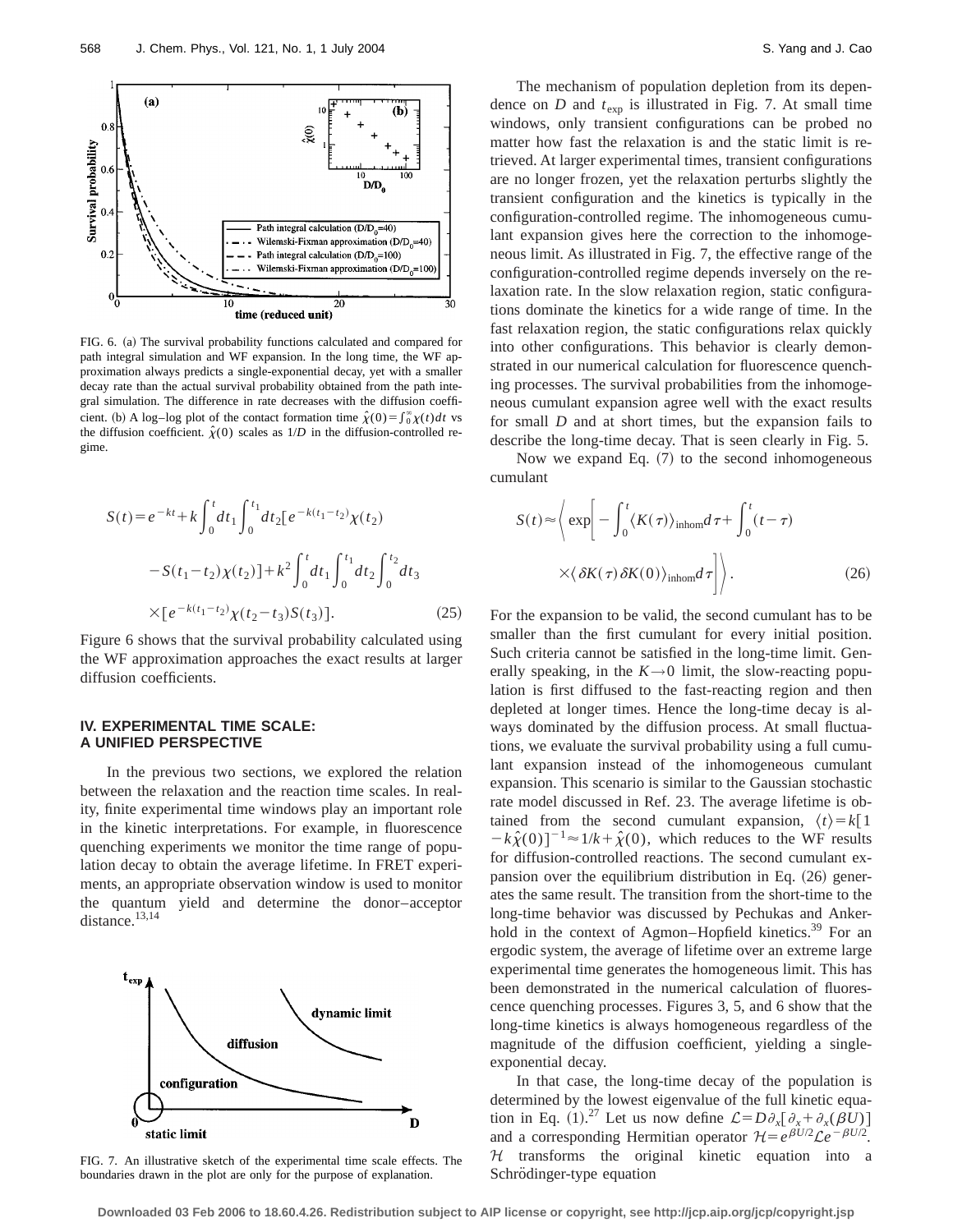

FIG. 8. (a) The asymptotic decay rate for long experimental time. The exact lowest eigenvalue and the WF approximation are calculated for the Markovian fluctuations of the reaction coordinate defined in Sec. II with the same parameters as those in Fig. 2. (b) The lowest two eigenvalues. Their gap increases almost linearly with *D* for large diffusion coefficients.

$$
\partial_t (e^{\beta U(x)/2} P) = -K(e^{\beta U(x)/2} P) + \mathcal{H}(e^{\beta U(x)/2} P). \tag{27}
$$

The lowest eigenvalue of  $K - H$  is  $k_f$  and the lowest eigenstate is  $\psi_f(x)$ . The long-time decay of the population is given by

$$
\lim_{t \to 0} P(x,t) \propto \exp[-k_f t] e^{-\beta U(x)/2} \psi_f(x). \tag{28}
$$

The overall population is proportional to  $e^{-\beta U(x)/2}\psi_f(x)$  and decays in the long-time limit with a homogeneous rate. The dominance of the lowest eigenvalue requires a large gap between the lowest two eigenvalues  $t\Delta k \ge 1$ . This indicates a lower bound on the experimental time. For the Markovian case of the reaction coordinate defined in Sec. II, the eigenvalues are determined exactly as  $k_n = \lambda (s-1)/2 + k_0$  $1 + 2n\lambda s$ . The gap between the lowest two eigenvalues is  $2\lambda s$ and is a convolution of the reaction time scale and the diffusion time scale. In the long time when  $2\lambda st \ge 1$ , the population depletion is dominated by the lowest eigenvalue  $k_f$  $=\lambda(s-1)/2+k_0$ . As shown in Fig. 8, the dominant eigenvalue from the WF approximation approaches  $k_f$  from below as *D* increases. Both decay rates converge to  $k = \langle K \rangle$  in the fast diffusion limit. The lowest two eigenvalues are plotted in the inset of Fig. 8, where the gap  $k_1 - k_0 = 2\lambda s$  grows almost linearly with the diffusion coefficient at large *D*'s.

#### **V. CONCLUDING REMARKS**

Reaction kinetics modulated by environmental fluctuations are bounded by two different regimes. In the configuration-controlled regime, the reaction process dominates, and the average lifetime becomes a weighted average over the inhomogeneous reaction time. The asymptotic limit of this regime is the static limit where the average lifetime  $\langle t \rangle = \langle K^{-1} \rangle$  is an inhomogeneous average over the equilibrium distribution. In the diffusion-controlled regime, the diffusion process dominates, and in the WF approximation,  $\langle t \rangle = 1/k + \hat{\chi}(0)$  is the sum of the reaction time and the diffusion time. In the dynamic limit for fast diffusion,  $\langle t \rangle$  $=1/\langle K \rangle$  becomes the reciprocal of the homogeneous rate. The exact survival probability is bounded from below by the first-order inhomogeneous cumulant expansion and from above by the WF approximation. For comparable reaction and relaxation times, in the long-time limit the convolution of reaction kinetics and the internal relaxation process eventually reaches a fixed distribution shape and the overall reaction is characterized by a single exponential.

Variation of the experimental time of the fluorescence measurements allows people to explore various kinetic regimes from the inhomogeneous limit across the homogeneous limit. At small time windows, only static configurations are probed. At larger time windows, the relaxation process modifies the transient configurations to a configuration-controlled regime. Further increase in the measurement time probes the diffusion-controlled regime where long-time kinetics is dominated by relaxation. For ergodic systems, the long-time average yields the homogeneous limit.

In Appendix A, we generalize the WF approach to address the average lifetime. A perturbation expansion over 1/*D* of our equations reduces to the WF approximation to the first order of 1/*D*. In addition, we recover the 1/*D* expansion of the average lifetime derived by Weiss.<sup>5</sup> In Appendix B, we discuss the relation between the experimental time scale and the apparent distribution of the measured quantities such as lifetime distribution obtained in single-molecule experiments.

Fluorescence quenching and fluorescence resonance energy transfer (FRET), can probe the details of the motions of synthetic and biological polymers. Semiflexibility, hydrodynamic interactions, excluded volume effects, and experimental time scales greatly affect their equilibrium and nonequilibrium properties. In paper II of this series,  $2^2$  we address the contour-length dependence of the average lifetime due to semiflexibility. Theoretical studies of these effects improve our understanding of the important issues related to biological functions of DNA and proteins.

#### **ACKNOWLEDGMENTS**

This research was supported by the NSF Career Award (Grant No. Che-0093210) and the Petroleum Research Fund administrated by the American Chemical Society. J.C. is a recipient of the Camille Dreyfus Teacher-Scholar Award. We would like to thank Dr. Eaton, Dr. Szabo, and Dr. Jaeyoung Sung for sending their preprints and helpful discussions.

#### **APPENDIX A: GENERALIZED WF APPROXIMATION AND THE WEISS EXPANSION**

A widely used approximation to calculate the average lifetime in the diffusion-controlled limit was first presented by Wilemski and Fixman.<sup>1,2</sup> As demonstrated in Secs. II and III, the WF approximation is only accurate to the first order in 1/*D*, hence is useful for large diffusion coefficients. In 1980, Szabo, Schulten and Schulten presented an integral expression for the first passage time. $3$  Later, Weiss obtained a 1/*D* expansion of the average lifetime based on a systematic perturbation analysis.5 Here we generalize the WF approximation based on a perturbative expansion scheme. In paper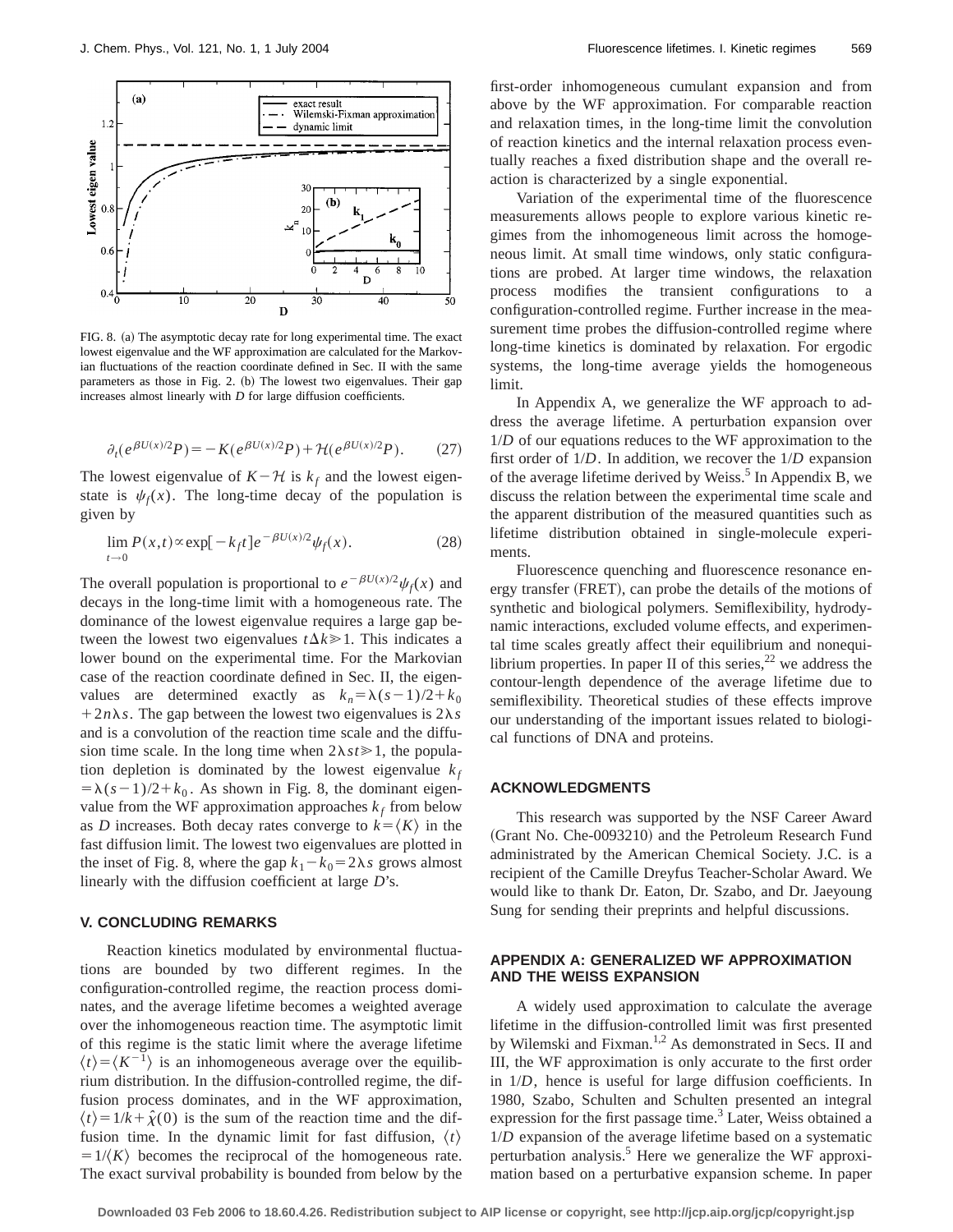II of this series, we discuss the relation of this generalization with single-molecule measurements and the validity region of the WF approximation.<sup>22</sup>

To proceed, we consider a generic scenario described by the diffusion equation,  $\partial_t P = \mathcal{L}P - KP$ , where *K* is the reaction rate and  $\mathcal L$  is the relaxation operator proportional to the diffusion coefficient *D*. We write the operator  $\mathcal L$  as  $D\mathcal L_0$ , where  $\mathcal{L}_0 = \partial_x [\partial_x + \partial_x (\beta U)]$  is the relaxation operator for unit diffusion coefficient. For simplicity, we only consider the one-dimensional case; the formalism is fully applicable to higher dimensions.

Next we employ the adjoint operator  $\mathcal{L}^+$  definition which was used by Szabo, Schulten and Schulten in their solution to diffusion with Smoluchowski boundary conditions.<sup>3</sup> And we obtain the passage time for any given initial position  $x_0$ 

$$
\mathcal{L}^+ \tau(x_0) - K(x_0) \tau(x_0) = -1. \tag{A1}
$$

The average lifetime is the spatial average of  $\tau(x_0)$  over the equilibrium distribution

$$
\langle t \rangle = \int dx_0 P_{\text{eq}}(x_0) \,\tau(x_0). \tag{A2}
$$

 $P_{eq} = \mathcal{N}$ exp $[-\beta U]$  and  $\mathcal{N}$  is the normalization constant.  $\mathcal{L}_0$ is not a Hermitian operator. We define a corresponding Hermitian operator:  $H = \exp[\beta U/2] \mathcal{L}_0 \exp[-\beta U/2]$ .<sup>27</sup> The adjoint operator is  $\mathcal{L}^+$  = exp[ $\beta U/2$ ]*DH* exp[ $-\beta U/2$ ]. We define a functional space:  $X = \{\phi(x) | \int \phi^2(x) dx = 1\}$  with inner product  $(f,g) = \int f(x)g(x)dx$ . Apparently  $\phi_0(x) = \sqrt{\mathcal{N}}$  $\times$ exp $[-\beta U/2] \in X$ , and  $H\phi_0 = 0$ . The average lifetime defined in Eq. (A2) is equivalent to  $\langle t \rangle = (\phi_0, (K \circ \phi_0))^T$  $(DH)^{-1}\phi_0$  and the homogeneous average rate is *k*  $=(\phi_0, K\phi_0)$ . The survival probability in Laplace space is obtained as  $\hat{S}(z) = (\phi_0, (z + K - DH)^{-1} \phi_0)$  in the same fashion.

We now derive the generalized WF approximation. Assuming  $\{\phi_0, \phi_1, \phi_2, \ldots\}$  is an orthogonal basis of *X*, we can express the operators *K* and *H* as block matrices

$$
K = \begin{bmatrix} K_{00} & K_{01} \\ K_{10} & K_{11} \end{bmatrix}, \quad H = \begin{bmatrix} 0 & 0 \\ 0 & H_{11} \end{bmatrix}.
$$
 (A3)

 $K_{00}$  is the homogeneous average rate *k*. The survival probability is

$$
\hat{S}(z) = [z + k - K_{01}(z + K_{11} - DH_{11})^{-1}K_{10}]^{-1}
$$
  
= 
$$
\frac{1 + \hat{\Omega}(z)}{k + z[1 + \hat{\Omega}(z)]},
$$
 (A4)

where  $\hat{\Omega}(z) = k^{-1} \sum_{n=0}^{\infty} (-1)^n D^{-(n+1)} \hat{Y}_n(z/D)$  with

$$
\hat{Y}_n(z) = K_{01}[(z - H_{11})^{-1}(K_{11} - K_{10}k^{-1}K_{01})]^n
$$
  
× $(z - H_{11})^{-1}K_{10}$ . (A5)

The average lifetime is

$$
\langle t \rangle = \hat{S}(0) = k^{-1} + k^{-1} \hat{\Omega}(0) = \frac{1}{k} + \frac{1}{k^2} \sum_{n=0}^{\infty} \frac{(-1)^n}{D^{n+1}} \hat{Y}_n(0).
$$
\n(A6)

The first moment  $\hat{Y}_0(0)$  is identical to  $k^2 \hat{\chi}(0)$  in the WF approximation. To show this, we write the Green's function in the Laplace domain as  $(z - \mathcal{L}_0)^{-1} = \exp[-\beta U/2](z)$  $-H$ <sup>-1</sup> exp[ $\beta U/2$ ]. Using the block matrix representation in Eq. (A3), we evaluate  $\hat{\chi}(z)$  as

$$
\hat{\chi}(z) = \frac{1}{k^2} \left\langle K \frac{1}{z - \mathcal{L}} K \right\rangle - \frac{1}{z}
$$
\n
$$
= \frac{1}{k^2} \left( \phi_0, K \frac{1}{z - DH} K \phi_0 \right) - \frac{1}{z}
$$
\n
$$
= \frac{1}{Dk^2} K_{01} \frac{1}{z/D - H_{11}} K_{10}.
$$
\n(A7)

 $\hat{\chi}(z) = (Dk^2)^{-1} \hat{Y}_0(z/D)$  reduces to  $\hat{Y}_0(0)/Dk^2$  in the limit of  $z \rightarrow 0$ . It is ready to show that

$$
(D^2k^3)^{-1}\hat{Y}_1(z/D) = k^{-3}\langle K[(z-\mathcal{L})^{-1} - z^{-1}P_{\text{eq}}] \times K[(z-\mathcal{L})^{-1} - z^{-1}P_{\text{eq}}]K \rangle - \hat{\chi}^2(z).
$$
\n(A8)

A similar expansion was obtained by Weiss using a perturbative correction to the WF approximation.<sup>5</sup>

## **APPENDIX B: EXPERIMENTAL TIME SCALE AND SINGLE-MOLECULE MEASUREMENTS**

In this appendix we discuss the effects of experimental time window on fluorescence lifetime measurements. We consider single-molecule quantities monitored over a fixed time window  $t_{\text{exp}}$ . A general definition of the average value within this time window is given by Gopich and Szabo  $as<sup>40</sup>$ 

$$
\bar{a} = \frac{1}{t_{\exp}} \int_0^{t_{\exp}} a[x(t)]|_{x_0} dt,
$$
\n(B1)

where  $x(0) = x_0$  is the initial condition. In principle,  $a[x(t)]$ can be any experimentally measured quantity, for example, the FRET rate $17$  or the quantum yield in FRET experiments.<sup>14</sup> A similar scenario is discussed for two-state dynamics of single biomolecules by Geva and Skinner.<sup>41</sup> Based on Hochstrasser's experiments, $17$  the distribution of the measured quantity  $\bar{a}$  is related to the underlying equilibrium distribution  $P_{eq}(x_0)$  as

$$
P(\vec{a}|t_{\exp})
$$
\n
$$
= \int P_{\text{eq}}(x_0) dx_0 \left\langle \delta \left( \vec{a} - \frac{1}{t_{\exp}} \int_0^{t_{\exp}} a[x(t)] \Big|_{x_0} dt \right) \right\rangle_{\text{inhom}}
$$
\n
$$
= \int \frac{d\omega}{2\pi} e^{i\omega \vec{a}} \left\langle \left\langle \exp \left( -\frac{i\omega}{t_{\exp}} \int_0^{t_{\exp}} a[x(t)] \Big|_{x_0} dt \right) \right\rangle_{\text{inhom}} \right\rangle, \tag{B2}
$$

where the inner brackets  $\langle \cdots \rangle_{\text{inhom}}$  stand for the inhomogeneous average over trajectories with fixed initial configuration and the outer brackets  $\langle \cdots \rangle$  denote the average over  $P_{eq}(x_0)$ .

In the static limit, 
$$
t_{\exp}\rightarrow 0
$$
,  $P(\bar{a}|0)$   
=  $[P_{\text{eq}}(x_0)|\partial_{x_0}a(x_0)|^{-1}]_{x_0=x_0^*}$  with  $a(x_0^*)=\bar{a}$ . For small